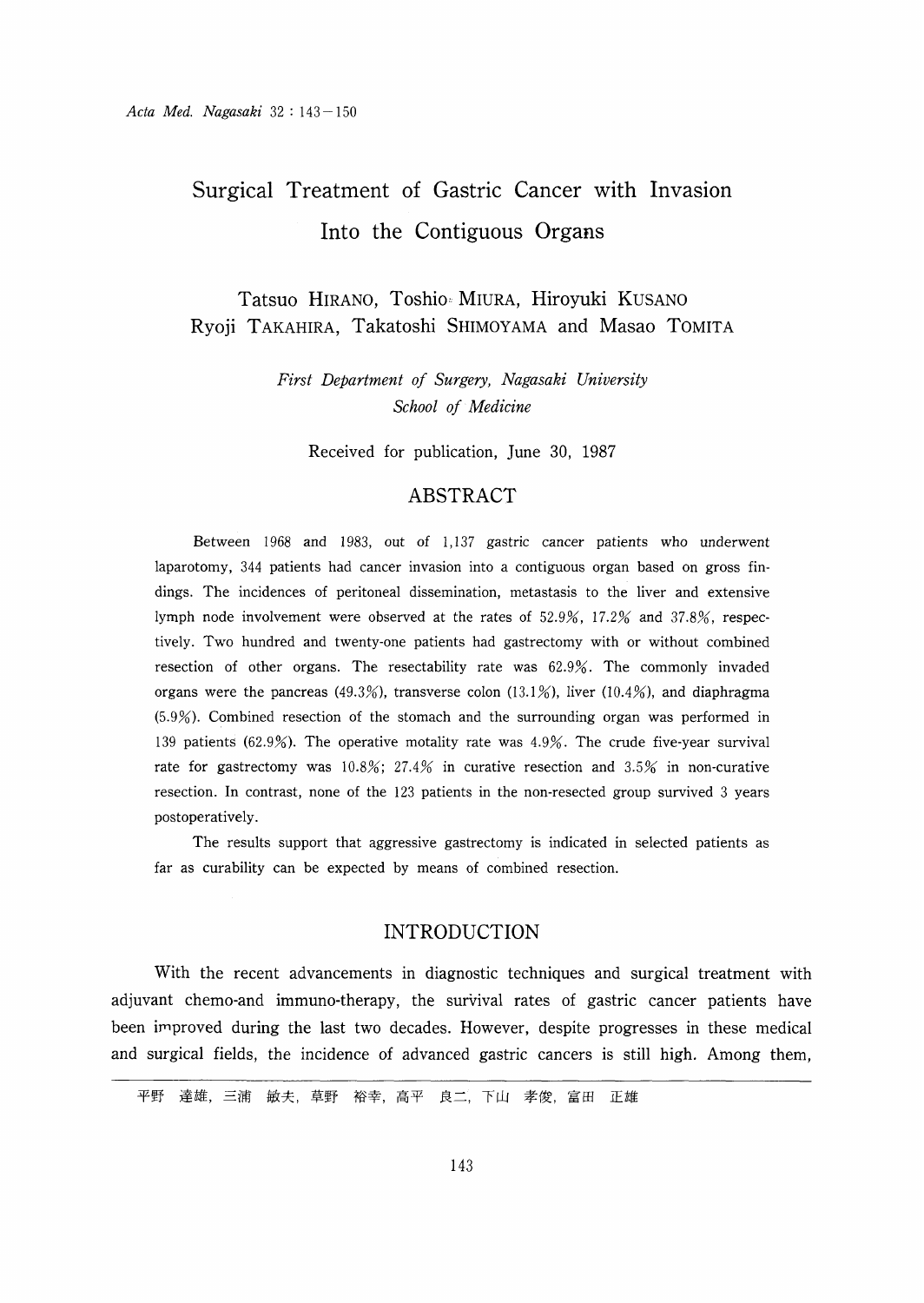simultaneously coexistent macroscopic cancer invasions into the neighboring organs or structures are often found.

Since January 1, 1961, 344 cases of gastric cancer associated with such invasions have been operated on at the First Department of Surgery, Nagasaki University Hospital. This study was aimed to obtain basic clinico-pathologic data of surgical treatment and its results on gastric cancer with a direct and/or indirect cancer invasion, based on gross findings, into the neighboring organs or structures.

# PATIENTS AND METHODS

During the 16-year period between January 1, 1968 and December 31, 1983, a total of 1, 137 patients underwent operation for gastric cancers. The diagnosis of gastric cancer was based on radiological and endoscopical findings, and confirmed by histology of endoscopic biopsy specimens and/or surgical specimens. Out of 1,127 patients, 344 (30.3%) were judged to have macroscopic direct or indirect cancer invasion into the surrounding organ and were evaluated in this present study. 'Indirect invasion' here implies cancer invasion into the contiguous organs via metastatic lymph nodes.

These 344 patients had a mean age of  $59.2 \pm 12.5$  years (m $\pm$ S.D.), ranging from 24 to 86. There were 213 men an 131 women.

Two-hundred and twenty-one  $(64.2%)$  out of 344 patients underwent gastrectomy with or without combined resection of other organs. For the remaining 123 patients  $(35.8\%)$ , exploratory laparotomy or palliative surgery without gastric resection was performed, including anastomosis of the gastrointestinal tract for temporary relief of gastric and bowel obstruction. or establishment of intestinal tubing for nutritional support. The severity of cancer invasion to the serosa, degree of lymph node involvement, and staging of the disease are expressed according to 'The general rules for gastric cancer' which has become accepted an popularized worldwidely (1). Briefly, on gross findings, the invasion of stomach cancer into the other adjacent organs is referred to as  $S_3$ . In this paper, the term  $S_3$  will be often used. Incidentally,  $S_0$ ,  $S_1$  and  $S_2$  indicate absence of serosal invasion, probably but not definite serosal invasion, and distinct serosal invasion, respectively.

## RESULTS

Among the total number of 1,137 patients who underwent laparotomy for gastric cancer,  $S_3$  cases comprised 30.3% (344 patients). The percentage of  $S_3$  cases has gradually been decreased over the years, however,  $S_0$  cases have increased (Table 1). It seems that this reflects an increased number of early gastric cancer patients, and comparatively earlier diagnosed cases of advanced cancer patients.

As shown in Table 2, most  $S_3$  cases had other critically poor prognostic factors such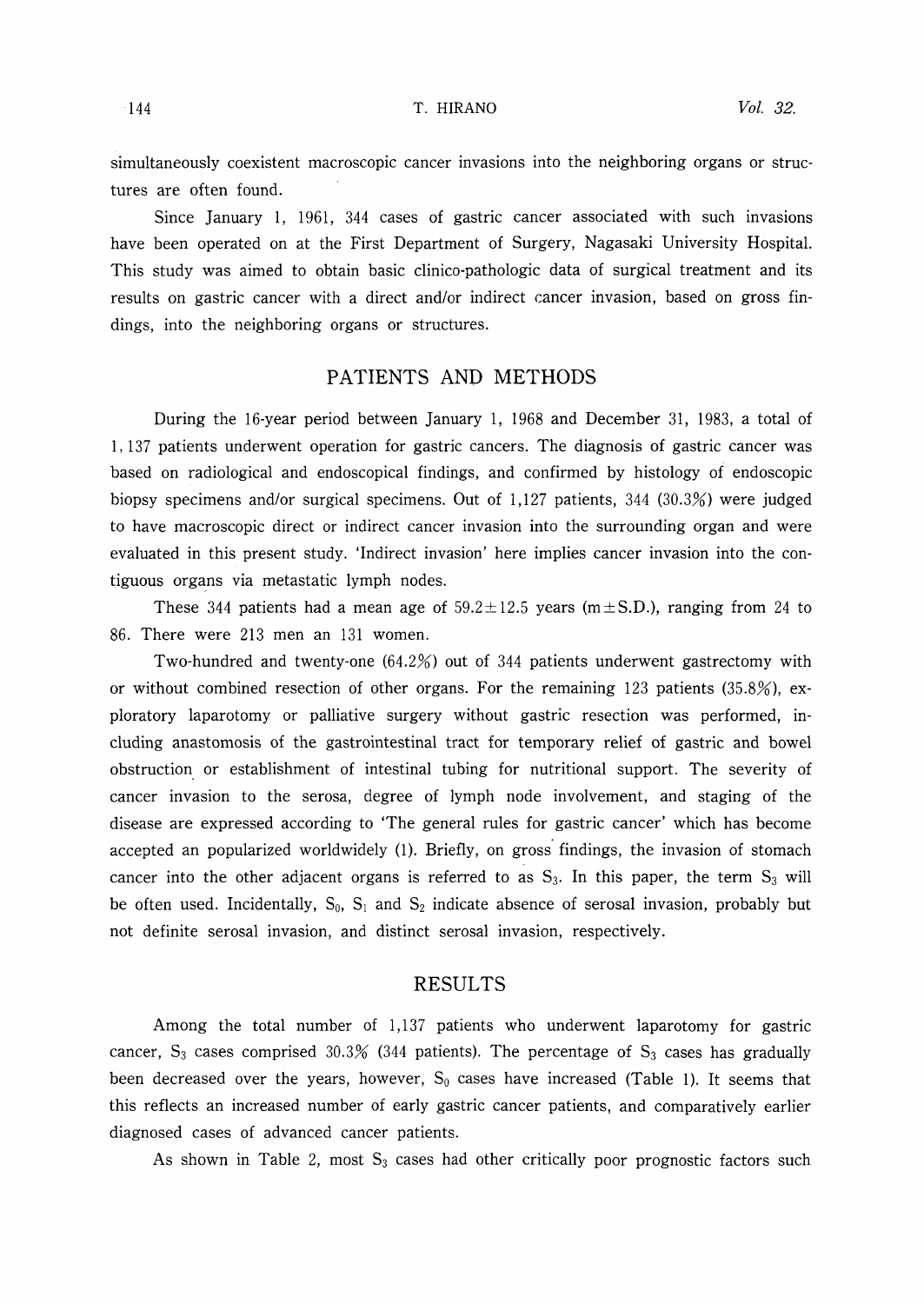as peritoneal dissemination (positive P factor), metastasis to the liver (positive H factor). These incidences were 52.9%, 17.2% and 37.8%, respectively. Extensive lymph node metastasis implies here that the third and/or fourth group lymph nodes are involved macroscopically  $(N_3, N_4)$ .<sup>1)</sup> Eight patients  $(2.3%)$  of  $34\overline{4}$  had metastasis to both the peritoneal cavity and liver. The number of cases of gastric cancer determined as Stage IV only by S factor (namely, cases with  $S_{3}H_0 P_0 N_{0\sim 2}$ ) were 92 (26.7%).

Among 344 patients who underwent laparotomy, 221  $(64.2%)$  had curative or noncurative (palliative) resection of the stomach with or without surrounding node dissection or organ resection. Table 3 shows the location of the lesion in  $S_3$  gastric cancer. In 83 patients (37.6%) of 221  $S_3$  resected cases, the main location of the lesion was in the lower third portion (A), followed by the upper third portion in 55 patients  $(24.9%)$ , and in the middle third portion in 39 patients  $(17.6\%)$ . In 44 patients  $(19.9\%)$  the tumor occupied all three regions of the stomach. The cancer extended circumferentially in 86 patients  $(38.9\%)$ . The lesser curvature area was the most common site  $(26.7%)$  and the anterior wall was at

Table 1 Frequency of  $S_3$  cases in gastric cancer according to the severity of serosal invasion and years (Jan. 1, 1968-Dec.31, 1983)

| serosal invasion<br>years | ${\rm S}_0$       | $S_{1}$         | $S_{2}$           | $S_3$             | total              |  |
|---------------------------|-------------------|-----------------|-------------------|-------------------|--------------------|--|
| $1968 - 1972$             | 86<br>(28.2%)     | 26<br>$(8.5\%)$ | 93<br>(30.5%)     | 100<br>$(32.8\%)$ | 305<br>$(100\%)$   |  |
| $1973 - 1977$             | 113<br>(31.5%)    | 19<br>$(5.3\%)$ | 113<br>(31.5%)    | 114<br>$(31.8\%)$ | 359<br>$(100\%)$   |  |
| $1978 - 1983$             | 170<br>$(35.9\%)$ | 32<br>$(6.8\%)$ | 141<br>$(29.8\%)$ | 130<br>$(27.4\%)$ | 473<br>$(100\%)$   |  |
| total                     | 369<br>(32.5%)    | $(6.8\%)$       | 347<br>$(30.5\%)$ | 344<br>(30.3%)    | 1,137<br>$(100\%)$ |  |

Table 2 The incidence of positive P, H, Extensive N factor in  $S_3$  gastric cancer.

|             |         | Stomach resected<br>cases (221 cases) | Stomach non-resected<br>$cases (123 \text{ cases})$ | total<br>$(344 \text{ cases})$ |
|-------------|---------|---------------------------------------|-----------------------------------------------------|--------------------------------|
|             | $(-)$   | 127                                   | 34                                                  | 161                            |
| factor<br>P | $(+)$   | 94(42.5%)                             | 88(71.5%)                                           | 182 (52.9%)                    |
|             | ND      | 0                                     |                                                     |                                |
|             | $(-)$   | 196                                   | 87                                                  | 283                            |
| H factor    | $(+)$   | 25(11.3%)                             | 34 $(27.6%)$                                        | 59 (17.2%)                     |
|             | ND      | $\theta$                              | 2                                                   | $\overline{2}$                 |
|             | $0 - 2$ | 157                                   | 45                                                  | 202                            |
| factor<br>Ν | $3 - 4$ | 64 $(29.0\%)$                         | 66 (53.7%)                                          | 130 (37.8%)                    |
|             | ND      | $\theta$                              | 12                                                  | 12                             |

ND: not described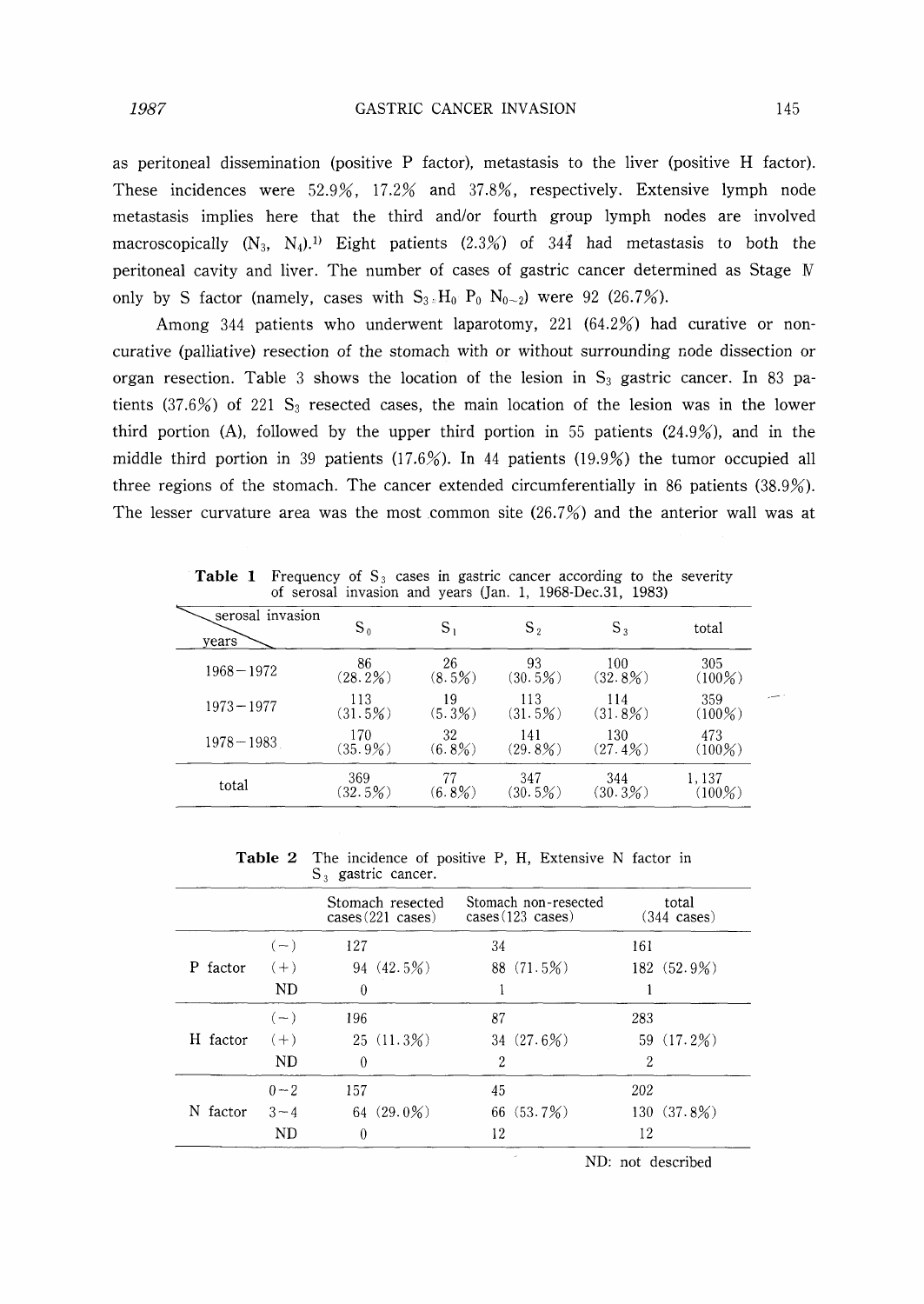the nadir of frequency. Table 4 shows gross and histologic types of gastric cancer in 221 resected cases. Borrmann 3 was the most common type in  $S_3$  cases, comprising 43.3%, followed by Borrmann 2 in 28.1% and Borrmann 4 in 25.3%. Early gastric cancer was seen in one patient, and an advanced cancer invaded the propria muscle layer in another patient. Both of them showed indirect cancer invasion into the pancreas via the metastatic nodes around the common hepatic artery, splenic artery and/or celiac axis. The histologic types of cancer in 221  $S_3$  resected cases were papillary adenocarcinoma in eight patients (3.  $6\%$ ), well differentiated adenocarcinoma in 10 (4.5%), moderately differentiated adenocarcinoma in 82 (37.1%), poorly differentiated adenocarcinoma in 94 (42.5%), and signet ring cell carcinoma in seven  $(3.2\%)$ . In the remaining 20 patients, mucinous adenocarcinoma was seen in  $17$  (7.7%), squamous cell carcinoma in two and adenosquamous cell carcinoma in one.

Table 5 shows the histologic depth of cancer invasion, being subserosal in 25 patients  $(11.3%)$  and extraserosal or positive exposure of cancer cells outside serosa (se) in 101 patients (45.7%). Ninty-three (42.1%) cases of microscopically confirmed cancer invasion into the neighboring organs were accounted for. Therefore, there was a discrepancy as to the presence of cancer infiltration between macroscopic and microscopic findings. As shown in

|       |               | <b>Table 3</b> Main location of the lesion in $S_3$ gastric cancer |               |                  |                |
|-------|---------------|--------------------------------------------------------------------|---------------|------------------|----------------|
|       | A             | M                                                                  | С             | three<br>regions | total          |
| Min   | 12            | 14                                                                 | 23            | 10               | 59(26.7%)      |
| Mai   | 17            | 7                                                                  | 3             | 2                | $29(13.1\%)$   |
| Ant   | 4             | 2                                                                  | 2             | 3                | $11(5.0\%)$    |
| Post  | 10            | 11                                                                 | 13            | 2                | 36(16.3%)      |
| Circ  | 40            | 5                                                                  | 14            | 17               | $86$ (38.9%)   |
| total | 83<br>(37.6%) | 39<br>(17.6%)                                                      | 55<br>(24.9%) | 44<br>(19.9%)    | $221(100.0\%)$ |

**Table 3** Main location of the lesion in  $S_3$  gastric cancer

|  | <b>Table 4</b> Gross and histologic types of gastric cancer in 221 resected cases |  |  |  |  |
|--|-----------------------------------------------------------------------------------|--|--|--|--|
|  |                                                                                   |  |  |  |  |

| histologic types<br>gross types | pap       | tub, | tub <sub>2</sub> | por                                   | sig            | muc    | others         | total        |
|---------------------------------|-----------|------|------------------|---------------------------------------|----------------|--------|----------------|--------------|
| Early gastric<br>cancer         |           |      |                  |                                       |                |        |                | $1(0.5\%)$   |
| Borrmann type 1                 |           |      | 2                | 2                                     |                |        |                | 6(2.7%)      |
| $\overline{2}$                  | 3         | 5    | 26               | 19                                    | $\overline{2}$ | 5      | $\overline{2}$ | 62(28.1%)    |
| 3                               | 4         | 5    | 45               | 32                                    | $\overline{2}$ |        |                | $96(43.4\%)$ |
| 4                               |           |      | 8                | 41                                    | 3              | 4      |                | 56(25.3%)    |
| total                           | $(3.6\%)$ | 10   | 82               | 94<br>$(4.5\%)$ $(37.1\%)$ $(42.5\%)$ | $(3.2\%)$      | (7.7%) | $(1.4\%)$      | $221(100\%)$ |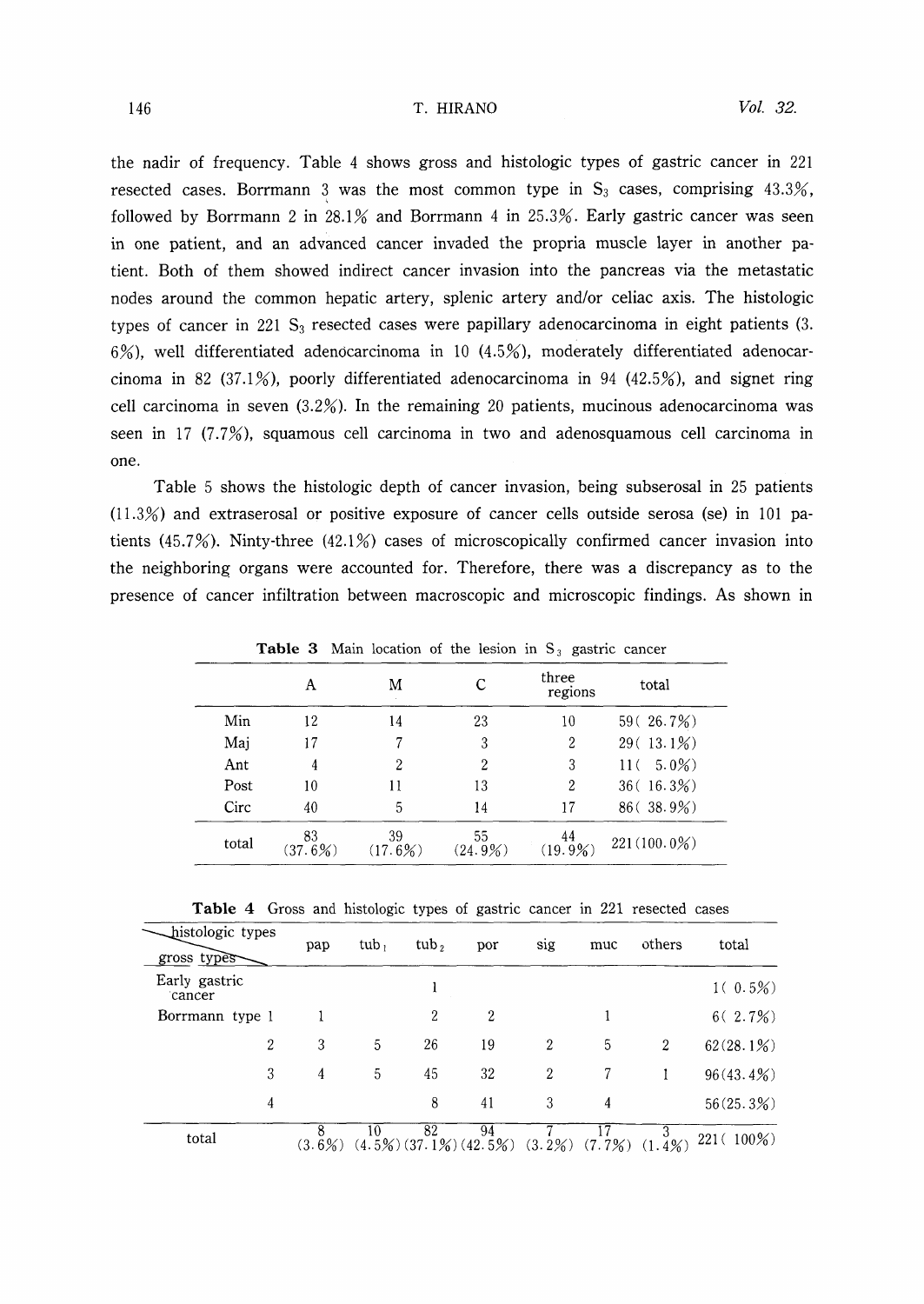Table 6, in the resected group including 221 patients, the invaded contiguous organs on gross findings were the pancreas in 109 patients  $(49.3\%)$ , transverse mesocolon in 91 (41.1) %), transverse colon in 29 (13.1%), retroperitoneal structures in 29 (13.1%), liver in 23 (10.  $4\%$ ), diaphragm in 13 (5.9%) and spleen in 8 (3.6%). While in the non-resected group, although the pancreas was the most freqently affected organ, the incidences of cancer invasion to the liver and retroperitoneal tissue were higher than those in the resected group.

The relationship between involved organs and microscopical curability is also shown in Table 6. The microscopical curability was obtained with low percentages;  $26.6%$  in the pancreas, 33.0% in the transverse mesocolon, 24.1% in the transverse colon, 17.4% in the liver, and 30.8% in the diaphragma. It should be noted, however, that these percentages do not always indicate the practical curability because many cases of  $S_3$  were associated with positive P factor. H factor and/or extensive N factors that reduced the curability rates.

Out of 221 cases where gastrectomy was done, combined resection of the neighboring

|                                |   | ICOUCCU COOCO |           |               |                |              |              |
|--------------------------------|---|---------------|-----------|---------------|----------------|--------------|--------------|
| depth of cancer<br>gross types |   | sm            | pm        | SS            | se             | si, sei      | total        |
| Early cancer                   |   |               |           |               |                |              | $1(0.5\%)$   |
| Borrmann                       |   |               |           |               | 3              | 2            | 6(2.7%)      |
|                                | 2 |               |           | 11            | 28             | 23           | 62(28.1%)    |
|                                | 3 |               |           | 12            | 42             | 41           | $96(43.4\%)$ |
|                                | 4 |               |           |               | 28             | 27           | 56(25.3%)    |
| total                          |   | $(0.5\%)$     | $(0.5\%)$ | 25<br>(11.3%) | 101<br>(45.7%) | 93<br>(42.1% | 221 (100%)   |

Table 5 Gross types and histologic depth of gastric cancer in 221 resected cases

Table 6 Involved organs on gross findings and microscopic curability rates

| involved         | stomach resected cases $(n=221)$ |                      |              | stomach nonresected | $total(n=344)$ |  |
|------------------|----------------------------------|----------------------|--------------|---------------------|----------------|--|
| organs           | curative                         | noncurative<br>total |              | $cases (n=123)$     |                |  |
| pancreas         | 29                               | 80                   | 109(49.3%)   | $78(63.4\%)$        | 187(54.4%)     |  |
| T. mesocolon     | 30                               | 61                   | $91(41.1\%)$ | $9(7.3\%)$          | 100(29.1%)     |  |
| T. colon         | 7                                | 22                   | $29(13.1\%)$ | 4(3.3%)             | $33(9.6\%)$    |  |
| retroperitoneum  | 8                                | 21                   | $29(13.1\%)$ | 22(17.9%)           | 51(14.8%)      |  |
| liver            | 4                                | 19                   | $23(10.4\%)$ | $27(22.0\%)$        | 50(14.5%)      |  |
| diaphragma       | 3                                | 7                    | $13(5.9\%)$  | $5(4.1\%)$          | $18(5.2\%)$    |  |
| spleen           | 3                                | 5                    | $8(3.6\%)$   | $10(8.1\%)$         | $18(5.2\%)$    |  |
| gallbladder      |                                  | 2                    | 3(1.4%)      | $1(0.8\%)$          | $4(1.2\%)$     |  |
| small instestine |                                  | 2                    | 3(1.4%)      | $1(0.8\%)$          | $4(1.2\%)$     |  |
| abdominal wall   | $\theta$                         | 2                    | $2(0.9\%)$   | 0                   | $2(0.6\%)$     |  |
| kidney           | $\Omega$                         | 0                    | $\Omega$     | $1(0.8\%)$          | $1(0.3\%)$     |  |
| others           |                                  | 4                    | $5(4.1\%)$   | $4(3.3\%)$          | 9(7.3%)        |  |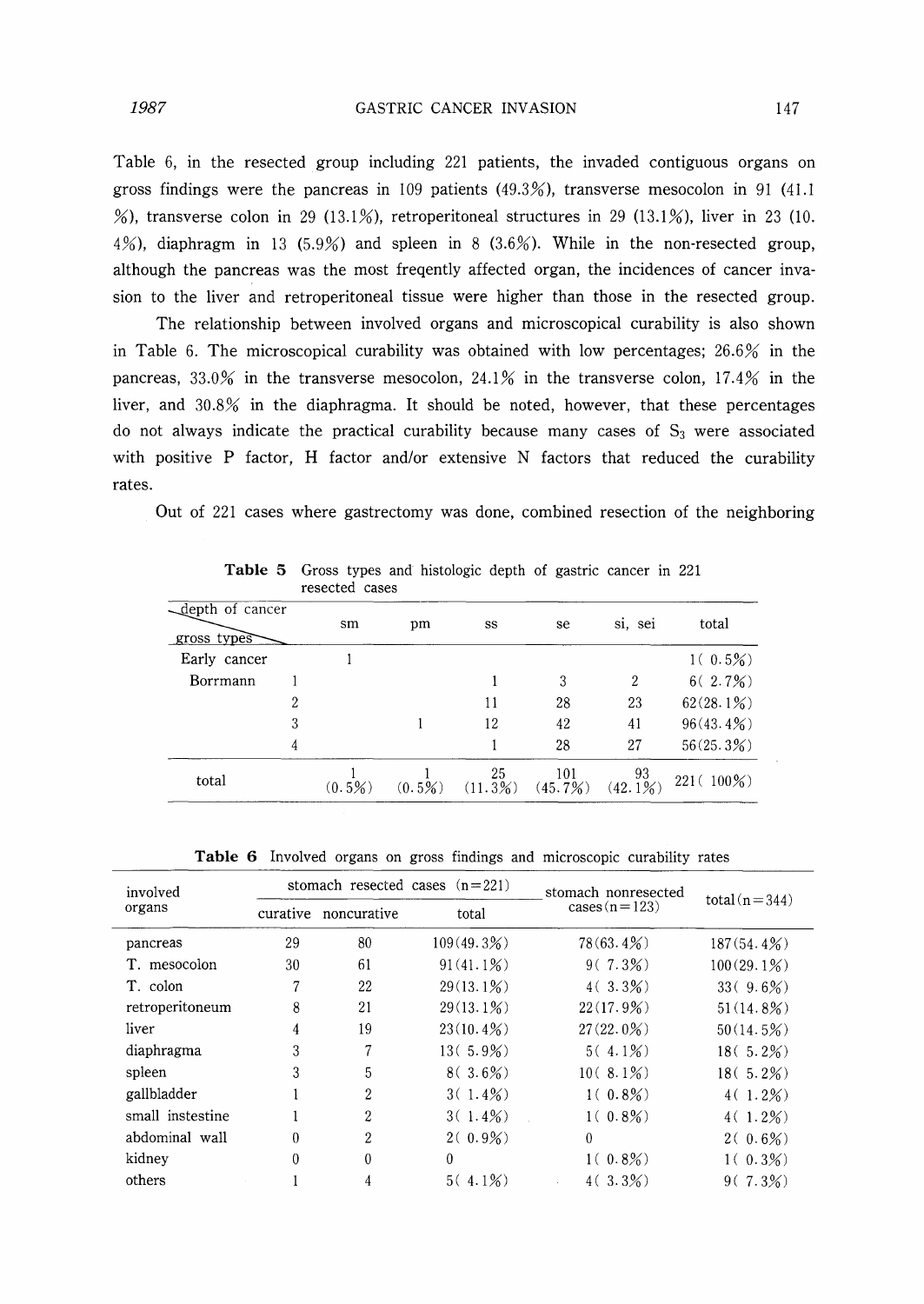#### 148 **T. HIRANO T. HIRANO Vol. 32.**

| resected organs       | No. of cases $(\%)$ |
|-----------------------|---------------------|
| spleen                | (21.7)<br>48        |
| spleen & pancreas     | (16.7)<br>37        |
| pancreas              | 9<br>(4.5)          |
| liver                 | (5.4)<br>12         |
| T. mesocolon          | 21<br>(9.5)         |
| T. colon              | 18<br>(8.1)         |
| gallbladder           | (0.5)<br>1          |
| others                | 9<br>(4.5)          |
| no combined resection | 82<br>(37.2)        |

Table 7 Contiguous organs resected in combination with gastrectomy

T. mesocolon: transverse mesocolon

T. colon: transverse colon

organs was performed in 139 cases  $(62.9\%)$ . Resected contiguous organs included the spleen in 48 patients  $(21.7%)$ , pancreas in 9  $(4.5%)$ , both pancreas and spleen in 44 (19.9) %), transverse mesocolon in 22 (10.0%), transverse colon in 20 (9.0%) and liver in 12 (5.4  $%$ ).

Microscopical curative operations could be performed in 67 patients out of 221 who underwent gastrectomy indicating that the curability rate was raised to 30.3% among the resected patients. Operative procedures included distal gastrectomy in 119 cases  $(53.8\%)$ proximal gastrectomy in 13 cases (5.9%), and total gastrectomy in 89 cases (40.3%). Leftsided thoracotomy and midsternotomy were added to laparotomy in 18 patients and 4 patients, respectively.

The overall 30-day mortality rate was  $4.9\%$  (26 patients).

Figure I shows crude survival rates. The five-year survival rate of gastrectomy with or without combined resection was  $10.8\%$ ;  $27.4\%$  in curative resection and  $3.5\%$  in



Fig. 1. Survival rates of  $S_3$  operation cases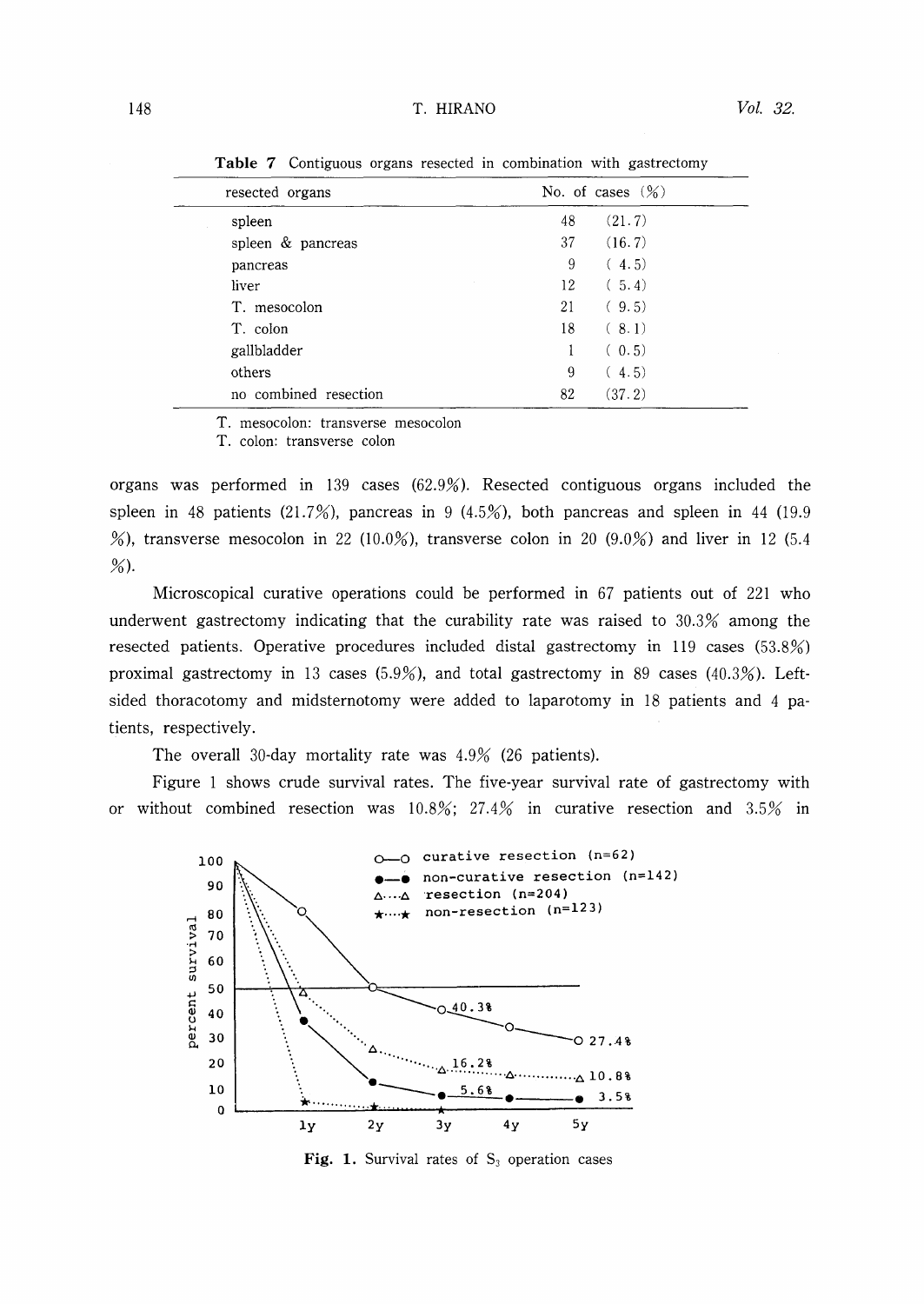non-curative resection. In contrast to these results, none of the cases survived 3 years postoperatively in the non-resected group;  $80.5\%$  died within 5 months, and  $95.9\%$  within one year.

#### DISCUSSION

It is widely held that the serosal factor (S factor) is one of the most important factors that affects the prognosis in gastric cancer patients. However, many authors have pointed out the presence of a discrepancy between intraoperative macroscopic judgement of the severity of serosal invasion and the histologic diagnosis of the depth of cancer infiltration.2)3)4)5) A substantial number of cases exist where macroscopic invasion into the contiguous organs judged to be positive was diagnosed histologically to be only fibrous adhesion without cancer infiltration. The accuracy of marcoscopic judgement of cancer infiltration varies in Japanese literature, ranging from approximately 28% to 65%. 2,34,455 It is plausible that, among cases with macroscopical positive serosal exposure, there are some cases where cancer invasion is limited to the subserosa but may be overdiagnosed, or where there is cancer invasion into the other organs but could be underdiagnosed. The present study showed that macroscopic invasion  $S_3$  was compatible with histologic invasion only in 42% of resected cases.

There is a wide variety in resectability rates in  $S_3$  gastric cancer reported in Japan, varying from about  $40\%$  to  $85\%$ <sup>6</sup>. In our present study, the resectability rate was  $64\%$ (221 patients). Out of these resected cases,  $62.9\%$  (139 patients) underwent combined resection of adjacent organs. This figure seems comparatively high in view of high incidences of other positive factors such as P factor in  $52\%$ , H factor in  $17\%$ , and extensive N factors in 38%.

Can combined resection make a significant contribution to improve the survival rate? Combine resection, including several different kinds of procedures, has become popularized widely in Japan in recent years.<sup>7)8)9)</sup> TABUCHI et al.<sup>4)</sup> emphasized significances in combined resection based on the following two points of view. One is that five-year suvival rates in combined resection and non-combined resection showed 19% and O%, respectively, and there was no difference in the mortality rate between the two groups. The second point is that it is often hard to determine an accurate depth of cancer invasion from gross findings. KOYAMA et  $aI$ <sup>5</sup> described an implication of combined resection for patients who could undergo such a curative operation, considering the five year survival rate of  $34.2\%$  compared to no survivors in non-curative combined resection. TAKAGI et al.<sup>7)</sup> justified pancreatoduodenectorny as a pertinent operation for selected patients with gastric cancer which invades or adheres to the pancreas, coexists with extensive lymph node metastases around the head of the pancreas, or is associated with marked invasion into the duodenum.